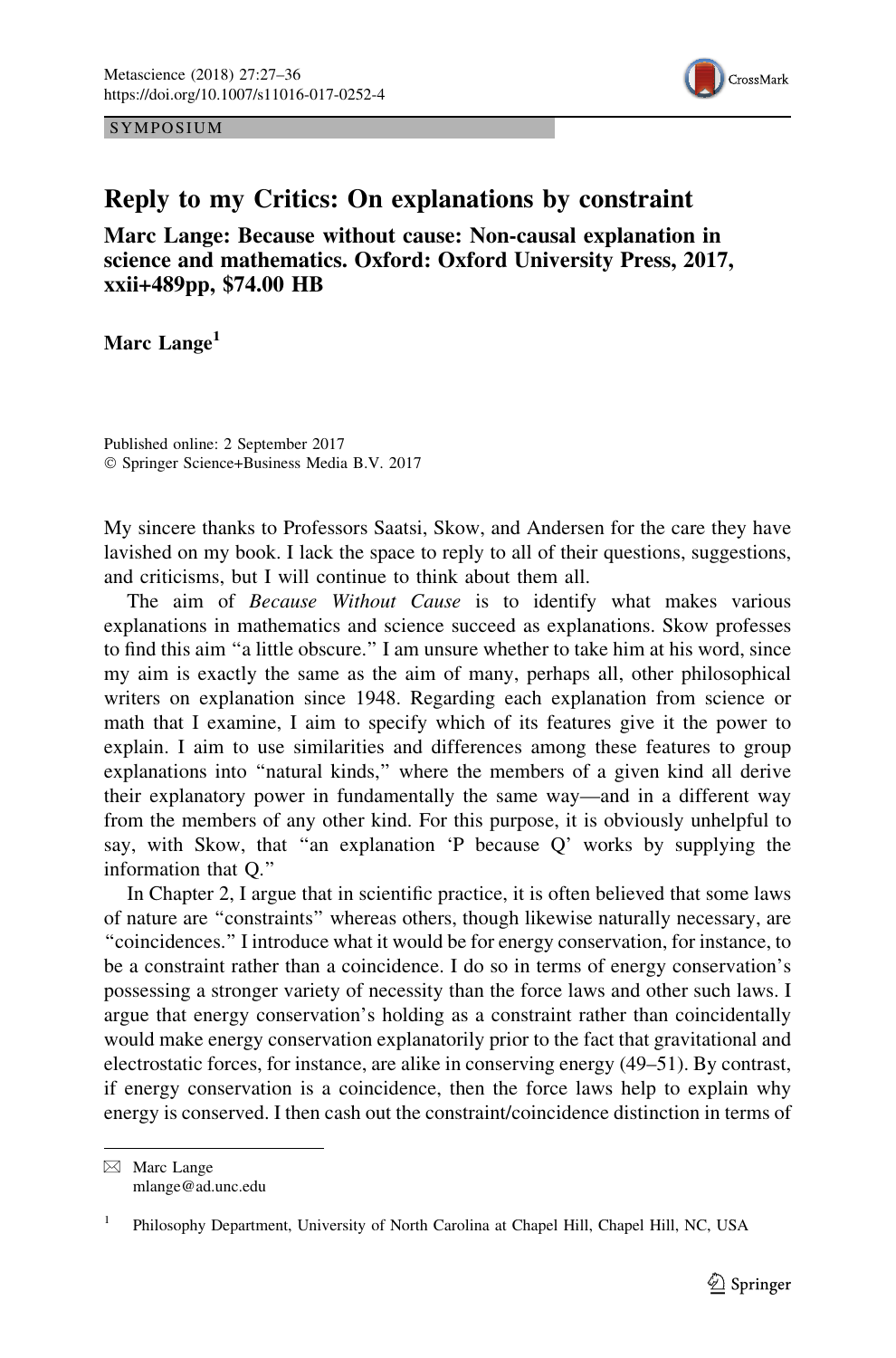how energy conservation behaves under a particular counterfactual antecedent. Roughly, energy conservation is a constraint exactly when energy would still have been conserved even if there had been additional kinds of forces and, hence, additional force laws (72–3). I also sketch (74–86) the account of natural law that I gave in Laws and Lawmakers (Lange [2009](#page-9-0)) in order to demonstrate one way that an account of lawhood can leave room for the constraint/coincidence distinction. In particular, I show how an account of lawhood can entail that if energy conservation possesses stronger necessity than the force laws, then energy conservation would still have held, had there been additional kinds of forces. The truth of this counterfactual conditional is part of what gives energy conservation the special sort of invariance under counterfactual antecedents that, on my account, constitutes its lawhood.

I argue (86–95) that some notable accounts of lawhood would have great difficulty embracing the constraint/coincidence distinction. But I offer no general argument that my account of lawhood—according to which a fact's lawhood is grounded in its membership in a ''non-maximal stable set''—is the only account that could incorporate the constraint/coincidence distinction in a natural way. Thus, as I emphasize on page 74, I agree with Andersen's remark that ''one need not accept'' my account of lawhood ''in order to draw on the detailed case studies and this distinction.'' But I disagree with her contention that this ''undermines the support'' that my account of lawhood is supposed to derive from its being able to embrace the constraint/coincidence distinction. An account's capacity to do justice to an important feature of scientific practice counts to some degree in that account's favor, especially when rival accounts have difficulty accommodating that feature.

Of course, a philosopher might adopt my view that there is a nested hierarchy of stable sets of truths, with smaller stable sets associated with stronger grades of necessity, without adopting my view that the existence of a non-maximal stable set containing a given truth is *what it is* for that truth to possess the corresponding variety of necessity. Such a philosopher might seek some other facts responsible for the subjunctive facts making the set stable, where these other facts also constitute the corresponding necessity. I wish any such philosopher well in her search.

I agree with Andersen that to ascertain whether a given fact is a constraint or a coincidence, scientists must often consider that fact in combination with other facts, not in isolation (Lange [2009](#page-9-0): 80–82). On my account, that is because a fact's lawhood and constrainthood depend on there being an entire battery of other facts joining the given fact to achieve collective stability. So a fact's lawhood, on my view, is not its individual achievement, but rather a team effort. As Andersen notes, energy conservation as a constraint is widely taken in physics to require the Hamiltonian dynamical framework. On my view, a non-maximal nomically stable set that includes the space-time symmetry meta-laws will generate a subnomically stable set that includes the conservation laws only if the latter set also includes the Hamiltonian dynamical framework. But none of this teamwork shows that whether a law possesses an especially strong necessity ''comes down to what we are doing with it." Even if we purport to give many "explanations by constraint" by appealing to energy conservation, those ''explanations'' are not explanatory unless energy conservation is in fact a constraint.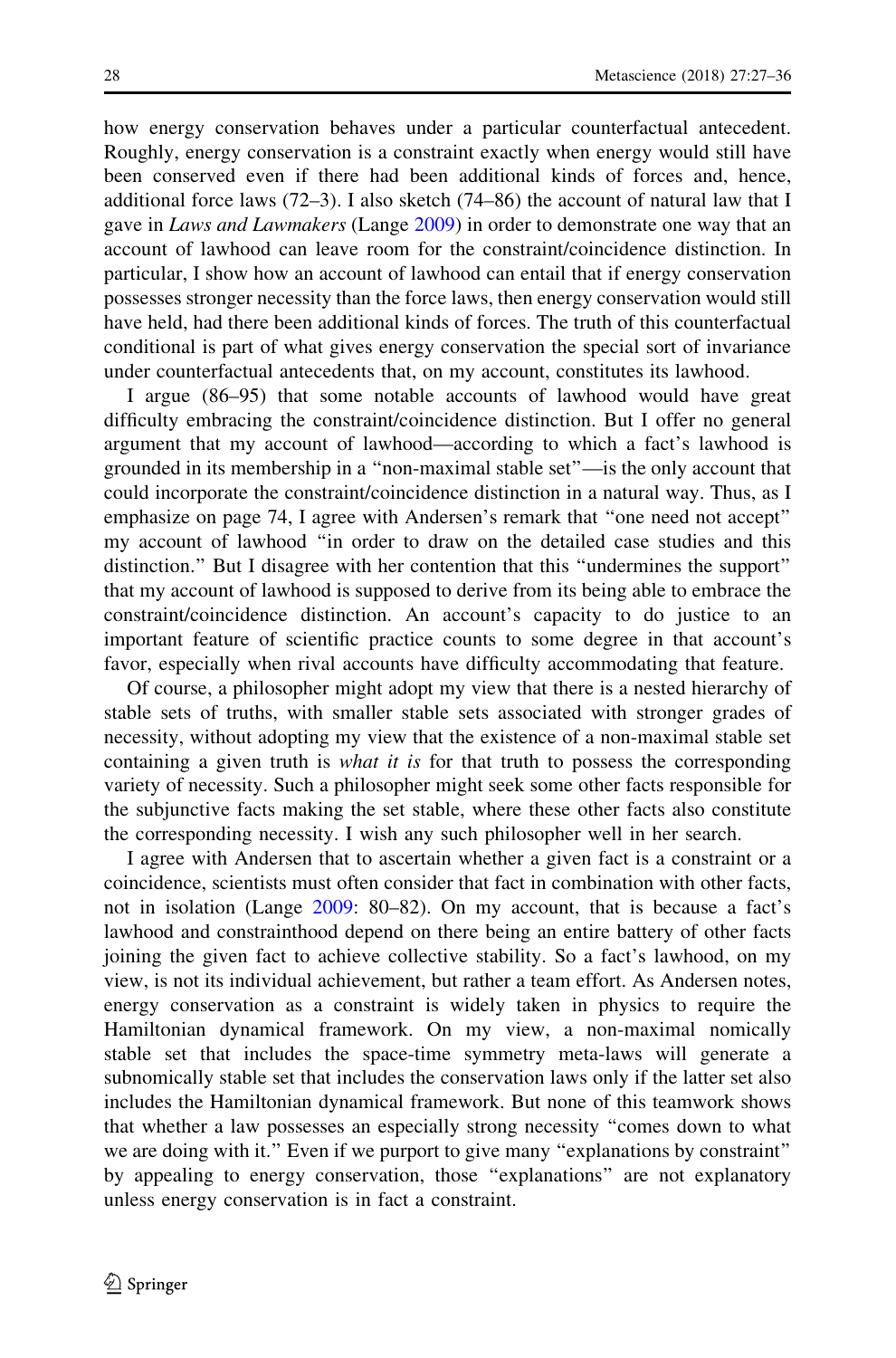Furthermore, if Andersen's pragmatist view applied to the constraint/coincidence distinction, then presumably by the same token, it would apply to the law/accident distinction. I have argued (Lange [2002](#page-9-0)) that a law of one scientific field, such as fundamental physics or island biogeography, can be an accident of another field. But I do not see any reason to believe that an even merely approximate truth's lawhoodin-a-field comes down to what the field does with it, rather than constituting what Andersen calls ''a fact about the world.'' Lawhood and constrainthood, on my account, depend on subjunctive facts, but those facts, though unobservable, are capable of being confirmed empirically (186) just like facts about other unobservables—and, for that matter, just like facts about unobserved observables. That the truth of a counterfactual conditional can be confirmed empirically should be relatively uncontroversial. So I see no reason to agree with Andersen that ''there is no determinate empirical fact'' about constrainthood.

Of course, there is a sense in which a regularity's status as a constraint rather than a coincidence, or as a law rather than an accident, makes no difference to experience. Philosophers like me who teach students about the underdetermination of theory by evidence are fond of displaying how several curves can be drawn through all of the data points that we have already ascertained, where these curves diverge sharply in their predictions regarding the data points that we will observe next. The ''grue'' problem is nicely illustrated in this way. In the case of two hypotheses that disagree solely about whether a given regularity is a constraint or a coincidence, or disagree solely about whether some regularity is a law or an accident, the ''two'' curves will overlap perfectly! But this does not mean that scientists cannot justly adjudicate empirically between these two hypotheses. That is the role that the ''theoretical virtues'' play in science. The same inductive reasoning that supports our predictions about future observations also carries us to the knowledge of subjunctive facts about what would have obtained, under certain unrealized conditions (410–411). To return to my analogy (55) that Andersen cites: Even if we had no direct access to the statute books so as to verify that there exists a mandatory minimum sentencing law, we could still discover considerable evidence that such a law exists in the consistent sentences handed down by judges despite the great diversity of their cases, in their remarks from the bench upon sentencing, in legislators' election-year speeches, in lawyers' strategies inside and outside of court, and so forth.

As I mentioned, I propose in Chapter 2 that energy conservation, for example, is a constraint exactly when, roughly speaking, energy would still have been conserved even if there had been forces that are neither electromagnetic nor gravitational nor …—that is, even if there had been additional kinds of forces and, hence, additional force laws. Skow argues that although energy conservation's constrainthood—its especially strong necessity—entails the above counterfactual, the reverse entailment fails. His analogy is that even if there is no monitor constraining who enters a bookstore, it could happen coincidentally that not only everyone inside is over 21, but also everyone outside who nearly entered is over 21, so it would still have been the case that everyone inside is over 21 even if there had been additional people inside. Analogously, Skow argues, even if energy conservation is a coincidence rather than a constraint, it could be that every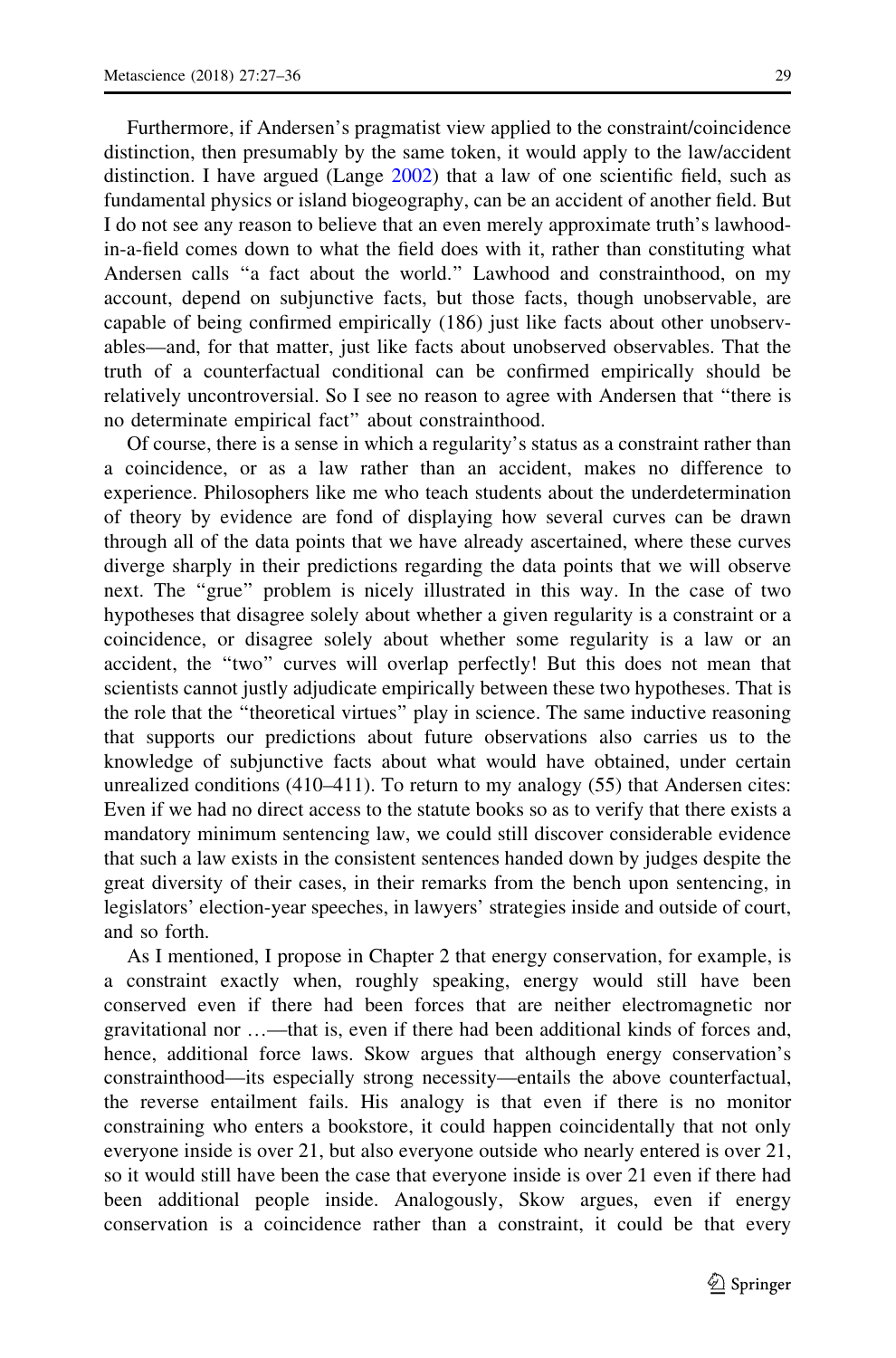additional force there would have been, had there been additional forces, conserves energy.

Let us assume that Skow is correct. To repair this problem, Skow says that we need to unpack the conservation law's constrainthood partly in terms of explanation: we need to build into the conservation law's constrainthood that every force conserves energy *because* energy conservation is a law. However, as Skow remarks, this move would obviously be fatal to my approach. This move uses explanation to unpack constrainthood, whereas my approach is to use constrainthood to unpack a variety of explanation. I need to understand constrainthood independently of explanation in order for my account of constrainthood to reveal how explanation by constraint works.

Fortunately, it is easy to tweak my account to avoid these problems: Let energy conservation be a constraint exactly when it is necessary that energy would still have been conserved even if there had been additional kinds of forces. To motivate this tweak, return to Skow's analogy. Even if in fact everyone who nearly entered the bookstore is over 21, this ain't necessarily so. Since there is no monitor barring those younger than 21, there could have been, though there was not, someone younger than 21 who did not enter but nearly entered. Had there been such a person, then had additional persons entered the bookstore, it would not have been the case that everyone inside is over 21. This is a nested counterfactual conditional. In Skow's example, the fact that everyone in the store is over 21 is invariant under the counterfactual antecedent that additional people are inside. But that counterfactual conditional, in turn, is not invariant under the antecedent positing someone outside younger than 21 with the most propitious means, motive, and opportunity for entering. Analogously, even if energy would still have been conserved had there been additional forces, this counterfactual conditional's truth lacks necessity if energy conservation is not a constraint.

I can afford to use necessity to unpack constrainthood in this way because what I am unpacking is the *especially strong* necessity that constitutes constrainthood. In unpacking constrainthood as the above counterfactual conditional's *necessary* truth, I did not stipulate that the conditional's necessity is especially strong. Yet if the conditional is necessary, then its necessity must be especially strong, outrunning what the force laws and their team possess. The counterfactual's antecedent ''had there been additional kinds of forces (i.e., neither gravitational nor electromagnetic nor …)'' is counterlegal; among the dynamical laws alongside the force laws is the closure law that all forces are gravitational or electromagnetic or … The dynamical laws' necessity obviously cannot require their invariance under counterfactual antecedents that are logically inconsistent with the dynamical laws. The range of invariance corresponding to the dynamical laws' necessity does not include ''had there been additional kinds of forces.'' So if energy conservation is necessarily invariant under this counterfactual antecedent, then its invariance must involve a stronger necessity than the variety possessed by the dynamical laws.

As I mentioned, in Chapter 2, I sketch the account of lawhood given in Laws and Lawmakers (Lange [2009](#page-9-0)) in order to demonstrate one way that an account of lawhood can entail that if energy conservation possesses stronger necessity than the force laws, then energy conservation would still have held, even if there had been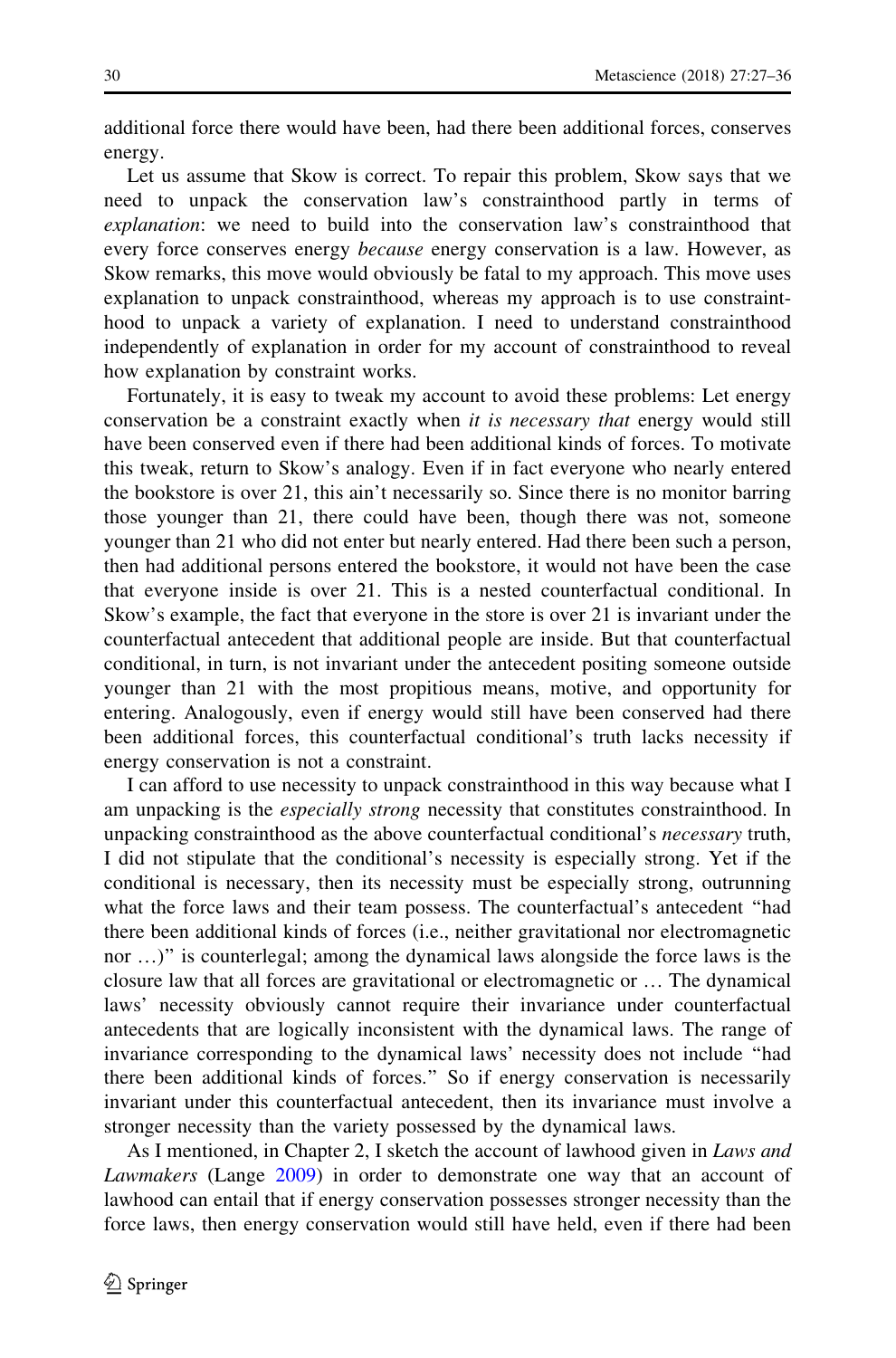additional kinds of forces. Now, we must ask the following question: Does my account of lawhood entail that if energy conservation possesses stronger necessity than the force laws, then *necessarily* energy conservation would still have held, had there been additional kinds of forces? On my account, there is a 1–1 correspondence between grades of necessity and non-maximal stable sets, and possession of a grade of necessity consists roughly in invariance under every counterfactual antecedent that is logically consistent with the corresponding stable set. On page 76 of Because Without Cause, I define "subnomic stability" as follows:

Consider a non-empty set  $\Gamma$  of subnomic truths containing every subnomic logical consequence of its members.  $\Gamma$  possesses *subnomic stability* if and only if for each member m of  $\Gamma$  and for any p where  $\Gamma \cup \{p\}$  is logically consistent (and in every conversational context), it is not the case that if  $p$  had held, then  $m$  might not have held (i.e.,  $m$ 's negation might have held)—that is,  $\sim (p \diamondsuit \rightarrow \sim m)$ . (Note that  $\sim (p \diamondsuit \rightarrow \sim m)$  entails that had p obtained, m would have obtained.)

In the book, I noted that for simplicity's sake, I omitted from this definition some details appearing in the fuller definition in (Lange [2009](#page-9-0)) that would make no difference for my current purposes. But those details are helpful now! Here is the fuller definition:

Consider a nonempty set  $\Gamma$  of sub-nomic truths containing every sub-nomic logical consequence of its members.  $\Gamma$  possesses *sub-nomic stability* if and only if for each member m of  $\Gamma$  (and in every conversational context),

$$
\sim (p \diamondsuit \rightarrow \sim m),
$$
  
\sim (q \diamondsuit \rightarrow (p \diamondsuit \rightarrow \sim m)),  
\sim (r \diamondsuit \rightarrow (q \diamondsuit \rightarrow (p \diamondsuit \rightarrow \sim m)),...

for any sub-nomic claims p, q, r, ... where  $\Gamma \cup \{p\}$  is logically consistent,  $\Gamma \cup \{q\}$  is logically consistent,  $\Gamma \cup \{r\}$  is logically consistent .... (Lange [2009](#page-9-0): 29)

The nested counterfactuals required for stability, on this fuller definition, are precisely what we need. We saw nested counterfactuals manifest the fact that it is coincidental that everyone in the bookstore is over 21—even when it is the case that had there been additional people inside, everyone inside would still have been over 21. I unpack the fact that *necessarily* energy conservation would still have held, had there been additional kinds of forces, in terms of nested counterfactuals: that the relevant counterfactual—that energy conservation would still have held, had there been additional kinds of forces—would still have held, under every antecedent that is logically consistent with the corresponding stable set. That set contains the conservation laws but not the force laws. By the above fuller definition of ''stability,'' the set's stability entails that the counterfactual conditional—that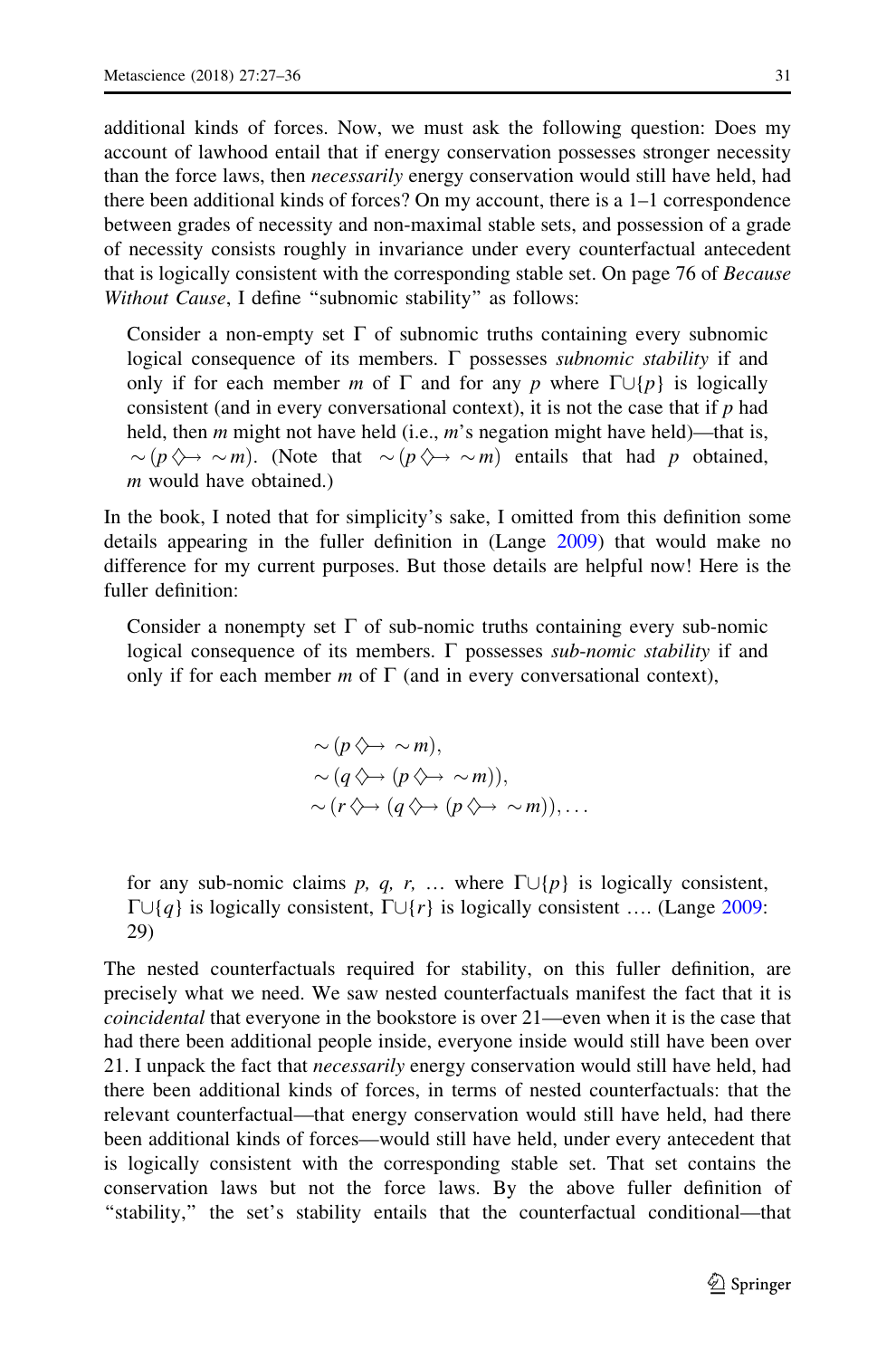energy conservation would still have held, had there been additional kinds of forces—would itself still have held under any counterfactual antecedent that is logically consistent with the set. So that counterfactual conditional's truth is necessary.

I may just have indulged in exactly what Saatsi calls ''adventurous'' modal metaphysics! He is correct that my recognizing mathematical truths as especially strongly necessary is ''relatively incontestable,'' whereas my distinguishing various strengths of natural necessity is ''much less orthodox.'' Nevertheless, the idea that some laws possess stronger varieties of natural necessity than others is crucial to the idea that mathematical truths and certain natural laws could alike constitute constraints. The literature on ''distinctively mathematical explanations'' is dominated by the issue of whether those explanations support mathematical platonism. That issue tends to obscure the distinctively mathematical explanations' similarities to some putative explanations appealing to conservation laws, symmetry principles, and other constraints. Conversely, by suggesting that certain putative explanations appealing to conservation laws and symmetry principles belong to the same natural kind as distinctively mathematical explanations, I hope to motivate the idea that some scientists have regarded conservation laws and symmetry principles, among other laws, as like mathematical truths in having stronger necessity than force laws possess. Below I give another example of such mutual illumination by coclassification.

Saatsi asks why I do not attribute the explanatoriness of various non-causal scientific explanations to their supplying information about the explanandum's systematic counterfactual dependence on the explanans. Saatsi's perspective would unify non-causal explanations with causal explanations by characterizing them both as working by virtue of answering what-if-things-had-been-different questions (''wquestions''). One reason I resist Saatsi's proposal is that although some ''explanations by constraint'' are associated with such patterns of counterfactual dependence, other ''explanations by constraint'' are associated with no pattern of counterfactual dependence. As Saatsi acknowledges, the book gives some examples of this phenomenon. For instance, I write, ''consider an explanation by constraint such as 'Every kind of force at work in this particular space-time region conserves momentum because a force that fails to conserve momentum is impossible; momentum conservation constrains the kinds of forces there could have been.' This explanation reveals nothing about the kinds of forces that would have existed in this region under various hypothetical conditions where momentum conservation is not a constraint'' (88). We should expect to find some distinctively mathematical explanations that similarly correspond to no systematic pattern of counterfactual dependence, since distinctively mathematical explanations are just explanations by constraint. (This is one of the ways that co-classifying distinctively mathematical explanations with other explanations by constraint supplies mutual illumination.) This expectation is borne out. For instance, I suggest on page 7, following Colyvan, that the reason why there are always antipodal equatorial points at the same temperature is because of the Intermediate Value Theorem and that temperature is a continuous function. There is nothing interesting to be said about what would have happened, had temperature not been a continuous function or had the IVT failed.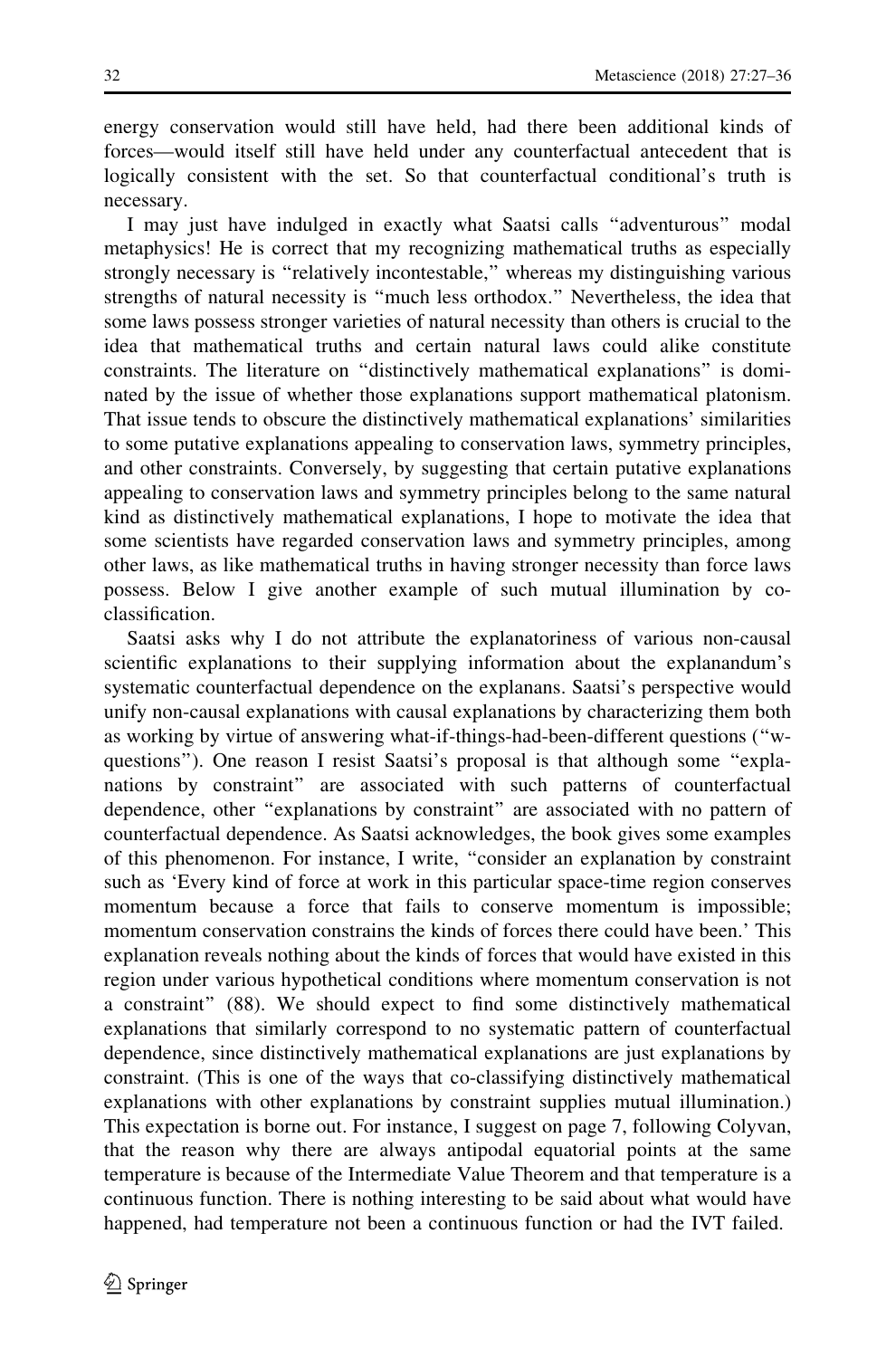As I argue in the book, this is a place where it helps to compare non-causal scientific explanations to explanations in mathematics, the subject of Chapters 7–9. Accounts of scientific explanation that emphasize systematic patterns of counterfactual dependence are like accounts of explanation in mathematics that characterize a proof that explains why a given theorem holds as a derivation of that theorem that answers w-questions by revealing how the theorem is modified when its derivation begins from other premises in the same family, such as premises about squares rather than equilateral triangles. Problems encountered by this approach to explanation in mathematics often carry over to the counterfactual-dependence approach to non-causal scientific explanation. These problems include examples where an explanatory proof goes nowhere when it is launched from different premises in the same family, rather than going to some modification of the theorem being explained.

Another reason for resisting Saatsi's counterfactual-dependence proposal is the converse of the previous objection. Sometimes the explanans and explanandum of explanations by constraint do figure in patterns of counterfactual dependence, but these patterns fail to track explanatory relations. Again, the book contains some examples. One involves special relativity's explanation of why the Lorentz transformations hold, which is discussed in Chapter 3. The Lorentz transformations are deducible from various space-time symmetries, such as the principle of relativity, together with the invariance of the space-time interval. (Here, I do not mean ''invariance'' under counterfactual antecedents; I mean ''invariance'' in the usual relativistic sense of not being frame-dependent, i.e., in the sense of being equal in all inertial reference frames.) The same derivation, but from the temporal interval's invariance rather than the space-time interval's, yields the Galilean transformations in place of the Lorentz transformations. Thus, the derivation supplies answers to some w-questions, such as what the space-time transformations would have been like, had the temporal interval been invariant instead of the spacetime interval. However, such counterfactual dependence cannot suffice for explanation. Instead of the space-time interval's invariance, the relativity of simultaneity could be used together with the same space-time symmetries to derive the Lorentz transformations. The same derivation, but with simultaneity's invariance in place of its relativity, yields the Galilean transformations in place of the Lorentz transformations. Thus, the derivation supplies answers to some w-questions, such as what the space-time transformations would have been, had simultaneity been invariant rather than frame-dependent. So if counterfactual dependence sufficed for explanation, the Lorentz transformations would be explained by the relativity of simultaneity together with space-time symmetries. But this is not the direction of explanation that is commonly accepted. The Lorentz transformations and the relativity of simultaneity are thought to have a common explanation in the space-time symmetries and the space-time interval's invariance. By the same token, the relativistic formula for the addition of parallel velocities could be used together with the same space-time symmetries to derive the Lorentz transformations. The same derivation, but with the classical velocity-addition formula in place of the relativistic formula, yields the Galilean transformations in place of the Lorentz transformations, underwriting a counterfactual about what the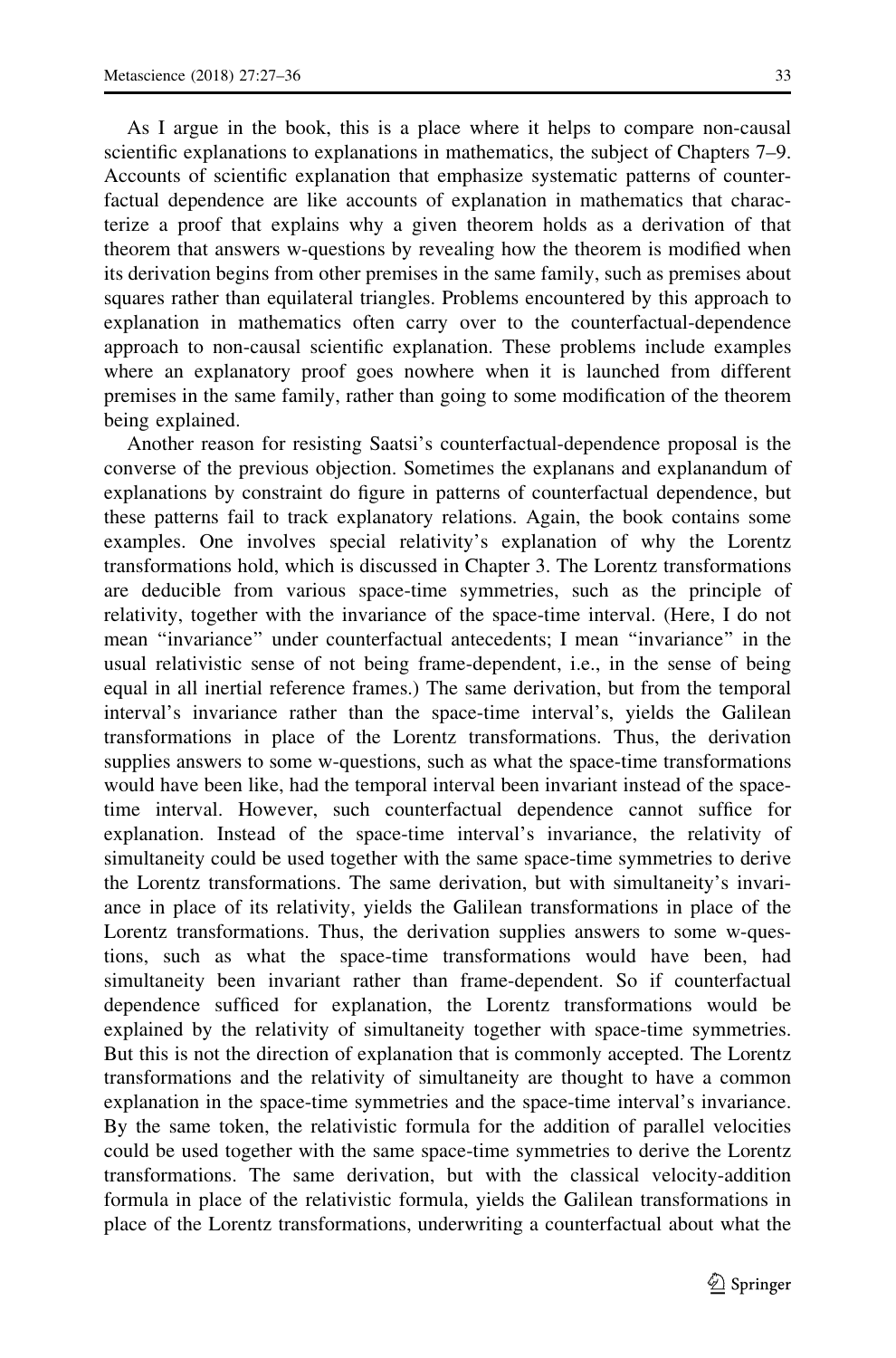transformations would then have been. But the velocity-addition law is not generally taken to explain why the Lorentz transformations hold. Rather, once again, they have common explainers.

Let me give another example where counterfactual dependence is unaccompanied by explanatory dependence. Suppose that energy conservation is in fact a constraint rather than a coincidence. Had energy conservation not been a constraint, there might well have been forces that do not conserve energy. But, likewise, had there been forces that do not conserve energy, then energy conservation would obviously not have been a constraint. The counterfactual dependence is symmetric, but the explanatory dependence is asymmetric. Note that ''Had there been forces that do not conserve energy'' is not the counterfactual antecedent that I discussed earlier in connection with the constraint/coincidence distinction: ''Had there been additional kinds of forces.'' The latter antecedent specifies nothing about the additional forces—certainly not that they fail to conserve energy.

We should have expected the explanans and explanandum in many explanations by constraint to figure in patterns of counterfactual dependence that do not track explanatory dependence, since the same thing happens to the explanans and explanandum in many causal explanations. To prevent the counterfactual dependence between two effects of a common cause, or the counterfactual dependence of a cause on its effect, from counting as underwriting an explanation, counterfactualdependence approaches to causal explanation must restrict the relevant counterfactuals somehow. For instance, they may restrict them to counterfactuals with antecedents positing what Woodward ([2003\)](#page-9-0) calls ''interventions.'' But this manoeuver is unsuitable for a counterfactual-dependence account of non-causal explanation. The concept of an ''intervention'' is thoroughly causal and so inapplicable to many of the explanantia and explananda of non-causal explanations. There is no such thing as an intervention on a law of nature. But if a counterfactualdependence account of non-causal explanation tries to do without interventions, then it must find some other way to distinguish which counterfactual-dependence relations generate explanatory relations. I am pessimistic that this can be done. But, of course, I cannot survey all possible approaches here, including Saatsi's own.

Saatsi thinks that my account of explanation by constraint permits explanations that are too insubstantial since ''information about the strong degree of necessity involved risks being too cheap: the exalted modal aspect of the explanandum can be communicated without doing much explaining.'' I see this feature of my account not only as fitting scientific practice, but also as being no different from accounts of causal explanation according to which causal explanations work by supplying contextually relevant information about the explanandum's causal history. In some contexts, a very spare description of just a single event in the explanandum's long and intricate causal history is enough to constitute a causal explanation. Likewise, in some contexts, merely supplying the information that the explanandum is topologically necessary suffices to answer the why question. I can easily imagine this happening when someone who has become frustrated, after several fruitless attempts to untie a knot, is informed that he has failed because it is topologically impossible to untie a trefoil knot. Likewise, far from being cheap or uninformative, it can be very surprising and illuminating to learn simply that the existence at every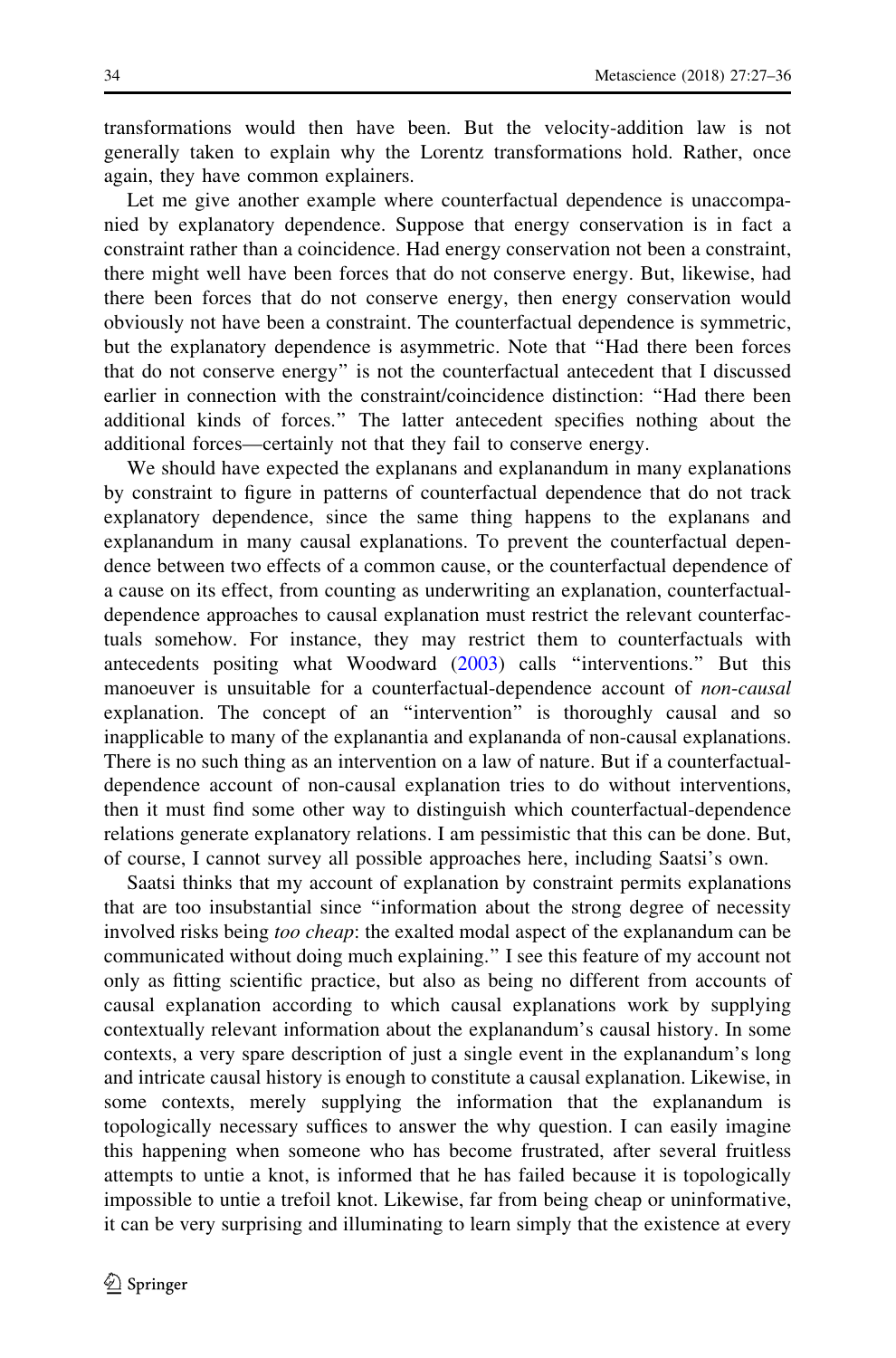moment of antipodal equatorial points of the same temperature has the same inevitability as temperature's continuity, rather than being the upshot of meteorological or geophysical facts.

But of course, while my account permits such sparse explanations, it does not require that all explanations by constraint be so meager. Explanations may supply a great deal of information about where the explanandum's necessity comes from. The book gives many examples where putatively explanatory derivations, starting from the explanatorily fundamental laws occupying the various strata of the hierarchy of stable sets, take very subtle and intricate routes, such as proposed explanations of the Lorentz transformations discussed in Chapter 3 and of the parallelogram of forces discussed in Chapter 4. Saatsi considers the question, ''Why is it that given that mass is additive, if A has the mass of 1 kg, and B has the mass of 1 kg, then the union  $A + B$  has the mass of 2 kg?" Perhaps Saatsi is correct that the answer "Because  $1 + 1 = 2$ " is "utterly shallow." But that impression may arise from everyone's knowing that  $1 + 1 = 2$  and that this fact suffices to necessitate the explanandum, so it is difficult to see what information someone asking Saatsi's question might want. Furthermore, "Because  $1 + 1 = 2$ " may not explain  $A + B$ 's mass at all, if A and B can chemically interact when ''united.''

Although some particular information about the source of the explanandum's especially strong necessity sometimes counts as an explanation, the criteria for an explanation by constraint remain severe. For instance, in Chapter 3 (136–139), I show how on my account, to explain Mother's failure to distribute her strawberries evenly among her children (without cutting any) while wearing a blue suit, we cannot appeal to the fact that Mother is wearing a blue suit. Her clothing is explanatorily irrelevant. Although it is impossible to distribute 22 strawberries evenly among three children while wearing a blue suit, to appeal to *this* impossibility would supply misinformation about the source of the necessity of Mother's failure. Perhaps this consequence of my account goes some way toward removing the impression that an explanation by constraint can be too ''cheap.''

In accordance with his counterfactual-dependence proposal, Saatsi suggests that ''explaining why a double pendulum has a given number of equilibrium configurations'' indispensably involves grasping how ''the number of equilibrium configurations'' would be different ''if the potential energy function was different.'' He indicates that there is a pattern of counterfactual dependence here: had the potential energy function possessed this or that particular additional feature, the pendulum would have had at least eight equilibrium configurations or at least twelve. But this pattern does not obviously concern how the *explanandum* in my example would have been different. The explanandum is that a given double pendulum has, or that all double pendulums have, at least three equilibrium configurations. This explanandum would still have held, even if the given double pendulum's potential energy function had possessed some additional feature giving the pendulum at least eight equilibrium configurations. That the pendulum's having (say) eight equilibrium configurations has a causal explanation appealing to some abstract feature of the potential energy function, which answers a w-question, does not show that the pendulum having at least three equilibrium configurations has such an explanation.